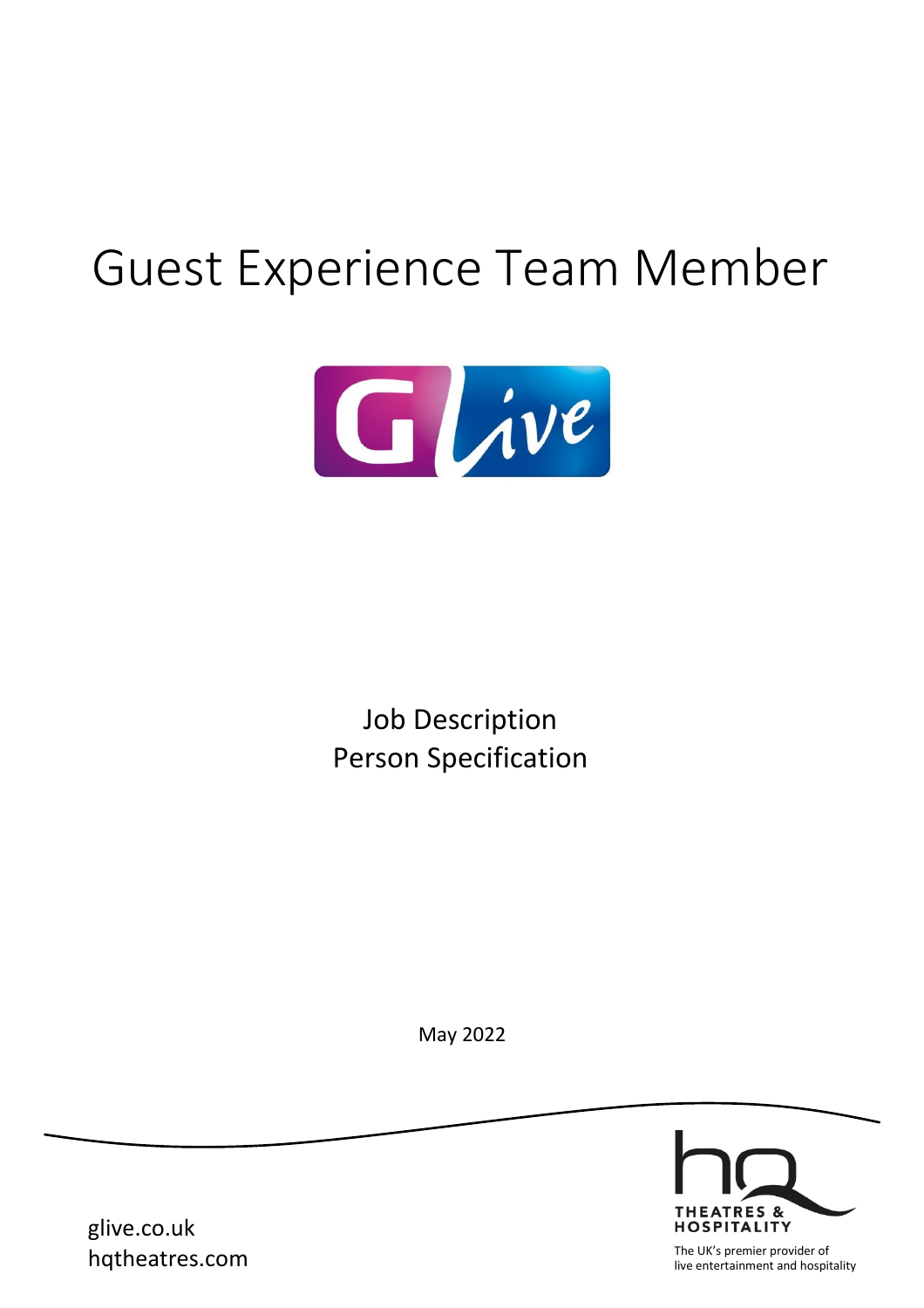**HQ Theatres** is the UK's leading regional theatre specialist and part of Trafalgar Entertainment.

**G Live** is one of 11 venues within the company's current portfolio of regional theatres and concert halls, with capacities ranging from a 200 seat arts centre to a 2,400 seated/standing theatre. HQ programmes more than 2,500 different shows attracting audiences of over 1.5 million.

Located in the heart of the prosperous Guildford town centre, G Live is a remarkably flexible venue capable of accommodating the varied needs of professional touring shows and local community organisations, as well as being a vital linchpin within Guildford's business and leisure tourism offer. The Main Hall is a highly flexible space with a seated capacity of 1,031 rising to 1,700 in standing format. It has class-leading acoustics, excellent technical facilities and is highly accessible. The venue includes the Bellerby Studio and the Glass Room (both 100 capacity) and a range of meeting and function rooms.

| <b>Employment type:</b>                | Casual                                                                                                                                                                                                                                                                                  |
|----------------------------------------|-----------------------------------------------------------------------------------------------------------------------------------------------------------------------------------------------------------------------------------------------------------------------------------------|
| Salary:                                | £9.50 per hour                                                                                                                                                                                                                                                                          |
| Hours:                                 | Subject to variation to meet business requirements. Working hours will include<br>evenings, weekends and Bank Holidays.                                                                                                                                                                 |
| <b>Work location:</b>                  | You will be based at G Live, Guildford.                                                                                                                                                                                                                                                 |
| <b>Purpose of the role:</b>            | To assist the Venue Management team deliver memorable experiences to<br>customers and contribute to the commercial success of G Live.                                                                                                                                                   |
| Our ideal<br>candidate:                | Is a hardworking, organized and dedicated professional with customer care at the<br>heart of everything they do. Has a passion for Theatre and Hospitality that is<br>evident in their work.                                                                                            |
| For an informal<br>discussion contact: | Connor Harper, Senior Venue Manager<br>01483739040 charper@glive.co.uk                                                                                                                                                                                                                  |
| <b>Closing date:</b>                   | Ongoing                                                                                                                                                                                                                                                                                 |
| How to apply:                          | Complete the HQ Application Form available at glive.co.uk and submit with a<br>covering letter to applications@glive.co.uk. Tell us why you think you are suited<br>to this role, why it interests you and how we'll benefit from having you on board.<br>Enclose a CV too if you wish. |

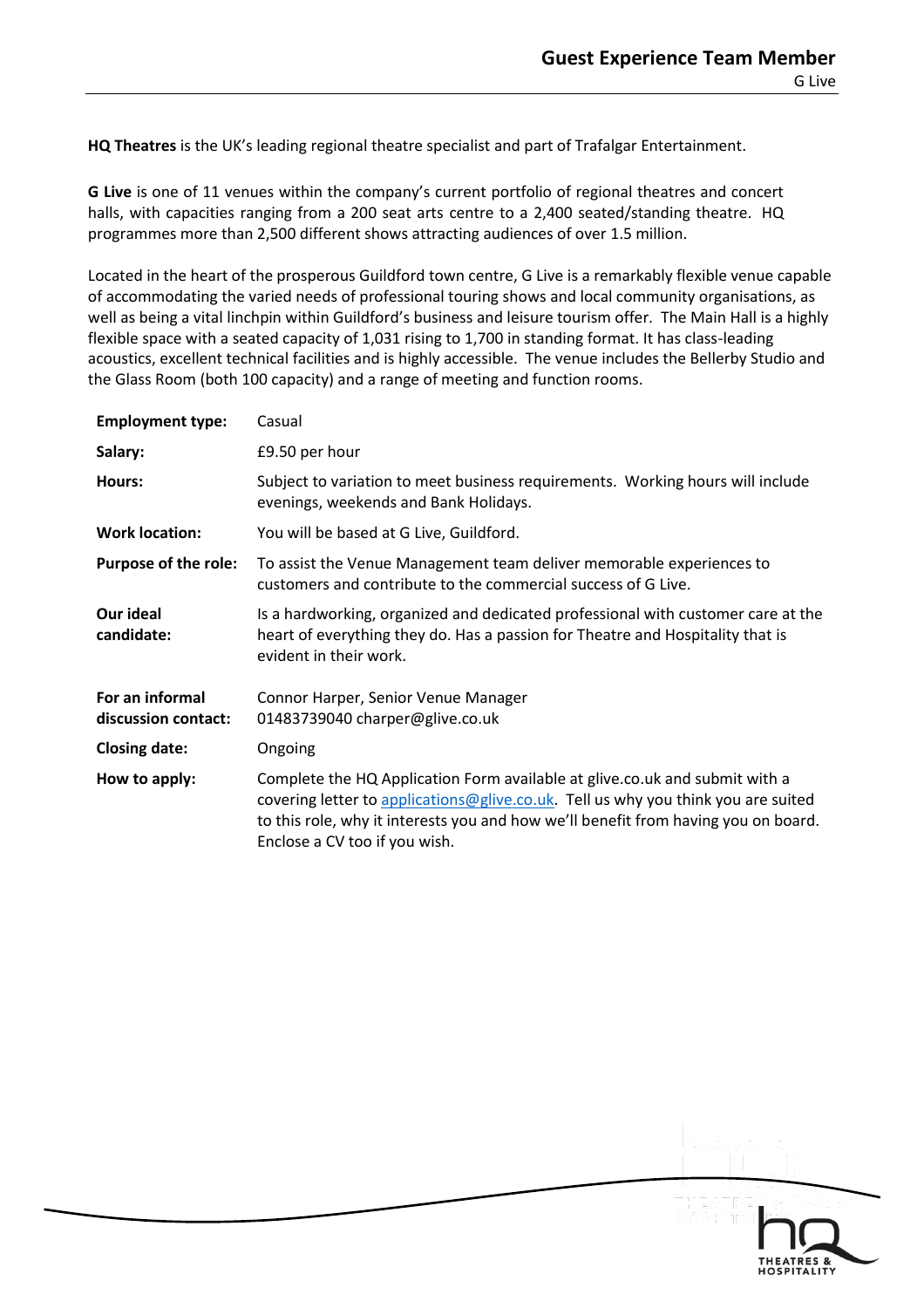## **REPORTING**

You will report directly to the Venue Management Team.

# **KEY ACCOUNTABILITIES**

## **Operations**

- Welcome our guests to the venue with a personable, genuine touch, ensuring no individual leaves without feeling like a valued and appreciated customer.
- Proactively respond to guest queries and assist with ticketing enquiries at the welcome desk.
- Assist with ticket scanning, and be ready to quickly help guests solve any technical issues on their devices.
- Have an outstanding knowledge of the venue, ready to direct customers to their seats and our retail and hospitality outlets.
- To uphold the policies within the auditorium during a performance as desired by the Touring Company. This includes, but is not limited to, policies on photography, latecomers, food and drink, flashing lights, etc.
- Keeping the auditorium to a high standard of cleanliness before, during and after shows and events.
- Sell merchandise on behalf of the Touring Company, including cash handling and stock taking.
- To sell ice creams before the show and during the interval, this includes cash handling and stock taking. Additionally prepare ice creams for sale within the auditorium.
- Proactively problem solve to the best of your ability, and follow the directions of the Venue Management team accordingly.
- To sell and promote our products during a performance as required.
- To directly assist the Venue Management team with the delivery of events.
- To implement and monitor service standards, standard operating procedures and all housekeeping and setup of our event spaces.
- Support the Hospitality General Manager throughout all outlets on events.

## **Health & Safety**

- To identify and raise any Health and Safety risks in the venue, and to report them appropriately.
- To understand and have a working knowledge of all current Health and Safety legislation, Licensing regulations and Food Hygiene legislation.
- To assist with Fire Evacuations and take part in regular evacuation drills.
- Report any accidents or incidents to the Duty Manager immediately.
- To keep FOH areas tidy to ensure the venue is a safe place for both employees and customers.

## **Recruitment, Training and Development**

• Undertake training and development relevant to the successful execution of the job role.